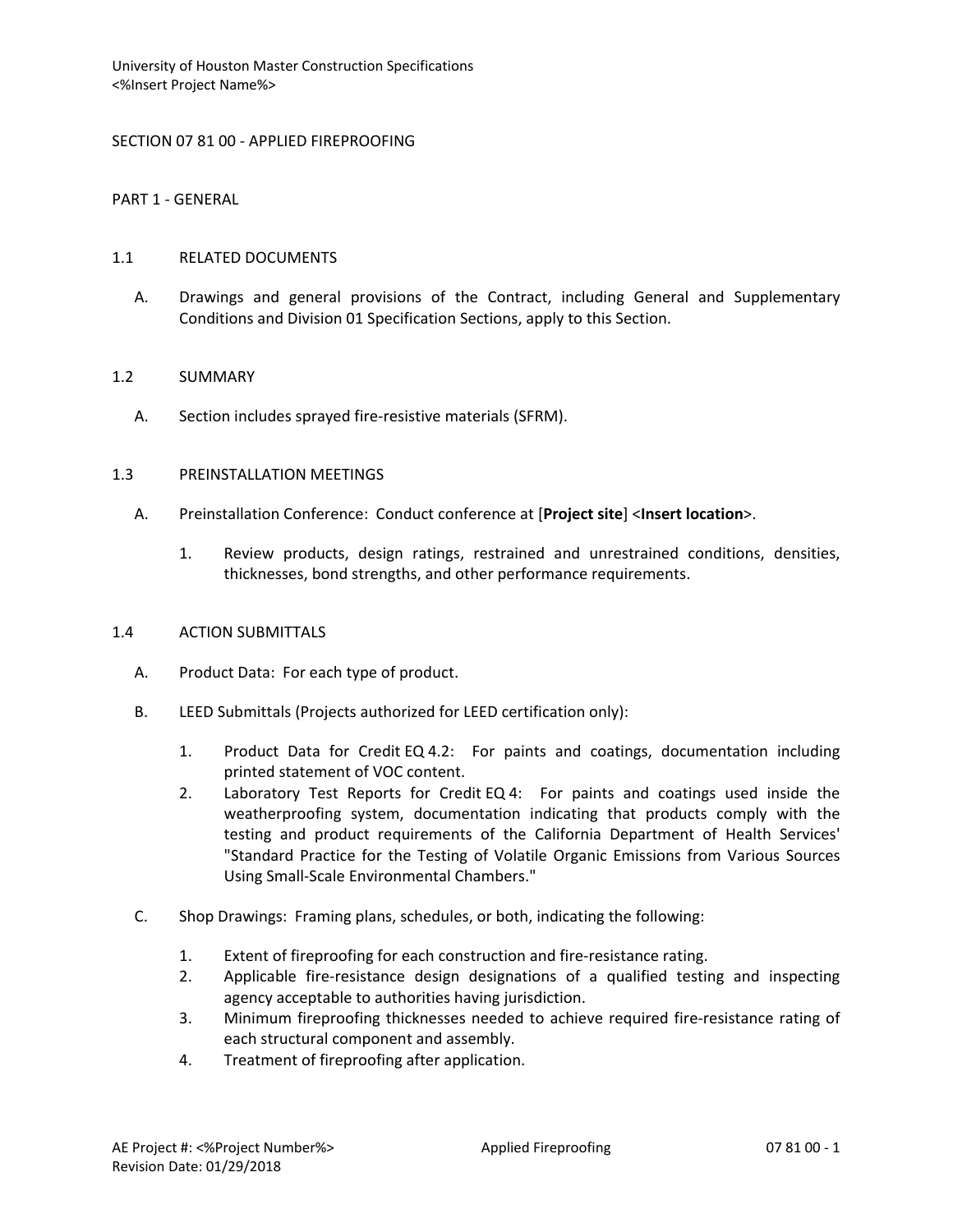- D. Samples: For each exposed product and for each color and texture specified, [**in manufacturer's standard dimensions**] [**4 inches (102 mm) square**] <**Insert dimensions**> in size.
- 1.5 INFORMATIONAL SUBMITTALS
	- A. Qualification Data: For [**Installer**] [**and**] [**testing agency**].
	- B. Product Certificates: For each type of fireproofing.
	- C. Evaluation Reports: For fireproofing, from ICC-ES.
	- D. Preconstruction Test Reports: For fireproofing.
	- E. Field quality-control reports.

#### 1.6 QUALITY ASSURANCE

- A. Installer Qualifications: A firm or individual certified, licensed, or otherwise qualified by fireproofing manufacturer as experienced and with sufficient trained staff to install manufacturer's products according to specified requirements.
- B. Mockups: Build mockups [**to verify selections made under Sample submittals and to demonstrate aesthetic effects**] [**to set quality standards for materials and execution**] [**and**] [**for preconstruction testing**].
	- 1. Build mockup of [**each type of fireproofing and different substrate**] [**and**] [**each required finish**] <**Insert description**> as shown on Drawings.
	- 2. Approval of mockups does not constitute approval of deviations from the Contract Documents contained in mockups unless Architect specifically approves such deviations in writing.
	- 3. Subject to compliance with requirements, approved mockups may become part of the completed Work if undisturbed at time of Substantial Completion.

## 1.7 PRECONSTRUCTION TESTING

- A. Preconstruction Testing Service: [**Owner will engage**] [**Engage**] a qualified testing agency to perform preconstruction testing on[ **field mockups of**] fireproofing.
	- 1. Provide test specimens and assemblies representative of proposed materials and construction.
- B. Preconstruction Adhesion and Compatibility Testing: Test for compliance with requirements for specified performance and test methods.
	- 1. Bond Strength: Test for cohesive and adhesive strength according to ASTM E 736. Provide bond strength indicated in referenced fire-resistance design, but not less than minimum specified in Part 2.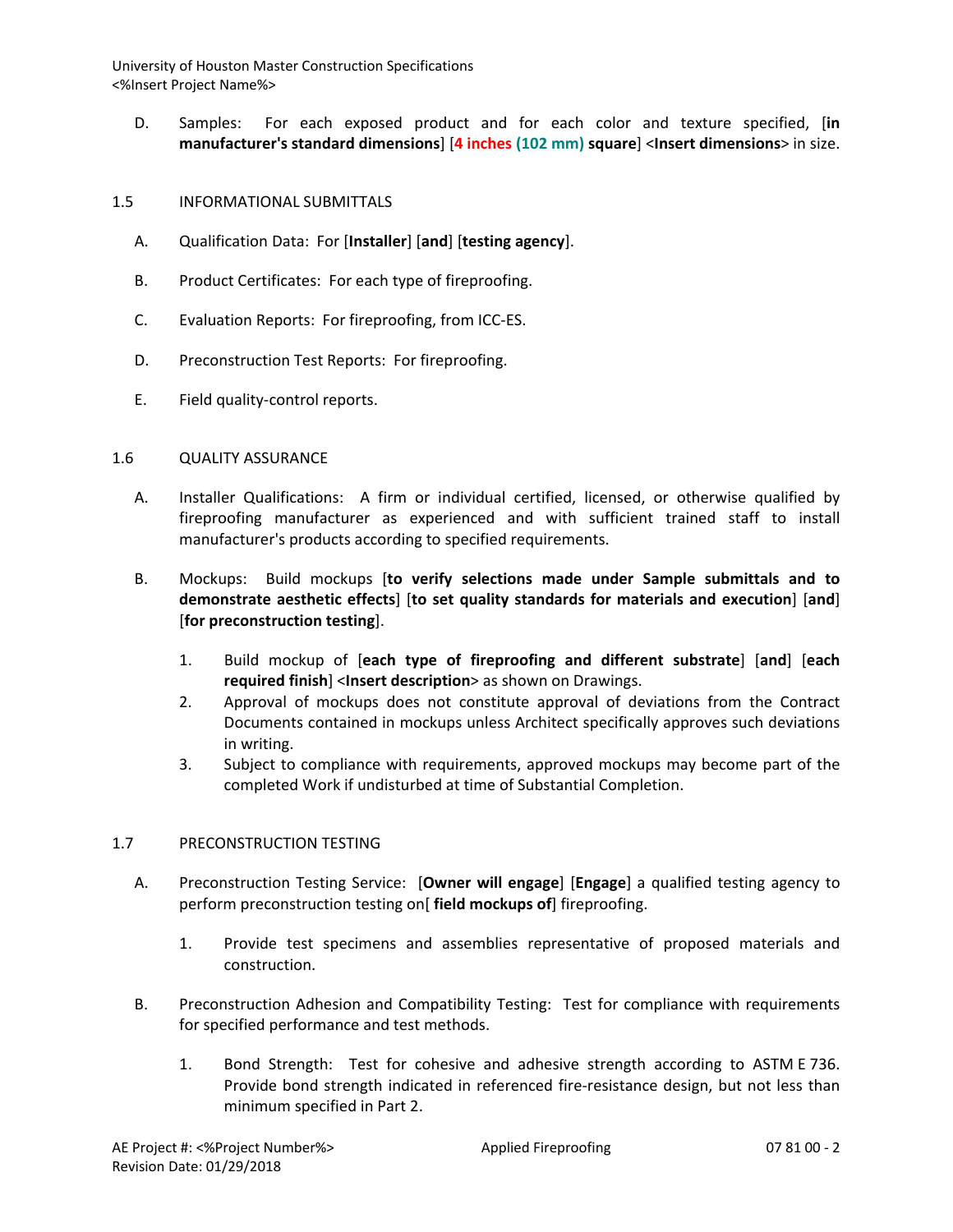- 2. Density: Test for density according to ASTM E 605. Provide density indicated in referenced fire-resistance design, but not less than minimum specified in Part 2.
- 3. Verify that manufacturer, through its own laboratory testing or field experience, attests that primers or coatings are compatible with fireproofing.
- 4. Schedule sufficient time for testing and analyzing results to prevent delaying the Work.
- 5. For materials failing tests, obtain applied-fireproofing manufacturer's written instructions for corrective measures including the use of specially formulated bonding agents or primers.

## 1.8 FIELD CONDITIONS

- A. Environmental Limitations: Do not apply fireproofing when ambient or substrate temperature is [**44 deg F (7 deg C)**] <**Insert temperature**> or lower unless temporary protection and heat are provided to maintain temperature at or above this level for 24 hours before, during, and for 24 hours after product application.
- B. Ventilation: Ventilate building spaces during and after application of fireproofing, providing complete air exchanges according to manufacturer's written instructions. Use natural means or, if they are inadequate, forced-air circulation until fireproofing dries thoroughly.

# PART 2 - PRODUCTS

- 2.1 MATERIALS, GENERAL
	- A. Assemblies: Provide fireproofing, including auxiliary materials, according to requirements of each fire-resistance design and manufacturer's written instructions.
	- B. Source Limitations: Obtain fireproofing for each fire-resistance design from single source.
	- C. Fire-Resistance Design: Indicated on Drawings, tested according to ASTM E 119 or UL 263 by a qualified testing agency. Identify products with appropriate markings of applicable testing agency.
		- 1. Steel members are to be considered unrestrained unless specifically noted otherwise.
	- D. VOC Content: Products shall comply with VOC content limits of authorities having jurisdiction[**.**]
	- E. Low-Emitting Materials: Fireproofing used within the weatherproofing system shall comply with the testing and product requirements of the California Department of Health Services' "Standard Practice for the Testing of Volatile Organic Emissions from Various Sources Using Small-Scale Environmental Chambers."
	- F. Asbestos: Provide products containing no detectable asbestos.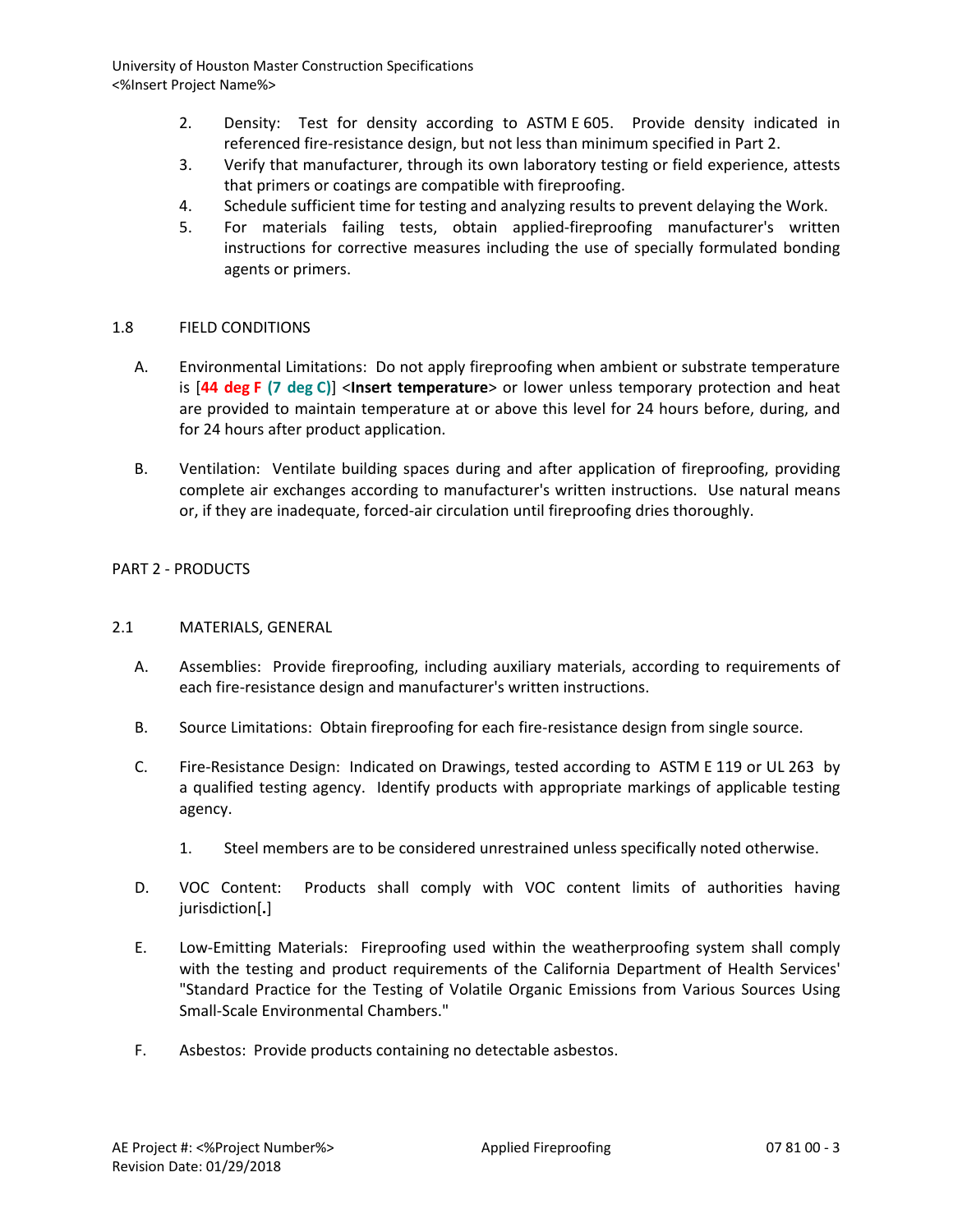## 2.2 SPRAYED FIRE-RESISTIVE MATERIALS

- A. SFRM <**Insert drawing designation**>: Manufacturer's standard, factory-mixed, lightweight, dry formulation, complying with indicated fire-resistance design, and [**mixed with water at Project site to form a slurry or mortar before conveyance and application**] [**or**] [**conveyed in a dry state and mixed with atomized water at place of application**].
	- 1. Products: Subject to compliance with requirements, [**provide the following**] [**provide one of the following**] [**available products that may be incorporated into the Work include, but are not limited to, the following**]:
		- a. Grace, W. R. & Co. Conn.; Grace Construction Products; Monokote Z106 .
		- b. Substitutions: See Section 01 25 00 Substitution Procedures.
	- 2. Application: Designated for exterior use by a qualified testing agency acceptable to authorities having jurisdiction.
	- 3. Bond Strength: Minimum 1000-lbf/sq. ft. (47.88-kPa) cohesive and adhesive strength based on field testing according to ASTM E 736.
	- 4. Density: Not less than 22 lb/cu. ft.  $(350 \text{ kg/cu. m})$  and as specified in the approved fire-resistance design, according to ASTM E 605.
	- 5. Thickness: As required for fire-resistance design indicated, measured according to requirements of fire-resistance design or ASTM E 605, whichever is thicker, but not less than 0.375 inch (9 mm).
	- 6. Combustion Characteristics: ASTM E 136.
	- 7. Surface-Burning Characteristics: Comply with ASTM E 84; testing by a qualified testing agency. Identify products with appropriate markings of applicable testing agency.
		- a. Flame-Spread Index: 0 or less.
		- b. Smoke-Developed Index: 0 or less.
	- 8. Compressive Strength: Minimum 70 lbf/sq. in. according to ASTM E 761.
	- 9. Corrosion Resistance: No evidence of corrosion according to ASTM E 937.
	- 10. Deflection: No cracking, spalling, or delamination according to ASTM E 759.
	- 11. Effect of Impact on Bonding: No cracking, spalling, or delamination according to ASTM E 760.
	- 12. Air Erosion: Maximum weight loss of  $0.025$  g/sq. ft.  $(0.270$  g/sq. m) in 24 hours according to ASTM E 859.
	- 13. Fungal Resistance: Treat products with manufacturer's standard antimicrobial formulation to result in no growth on specimens per ASTM G 21 .

#### 2.3 AUXILIARY MATERIALS

- A. General: Provide auxiliary materials that are compatible with fireproofing and substrates and are approved by UL or another testing and inspecting agency acceptable to authorities having jurisdiction for use in fire-resistance designs indicated.
- B. Substrate Primers: Primers approved by fireproofing manufacturer and complying with one or both of the following requirements: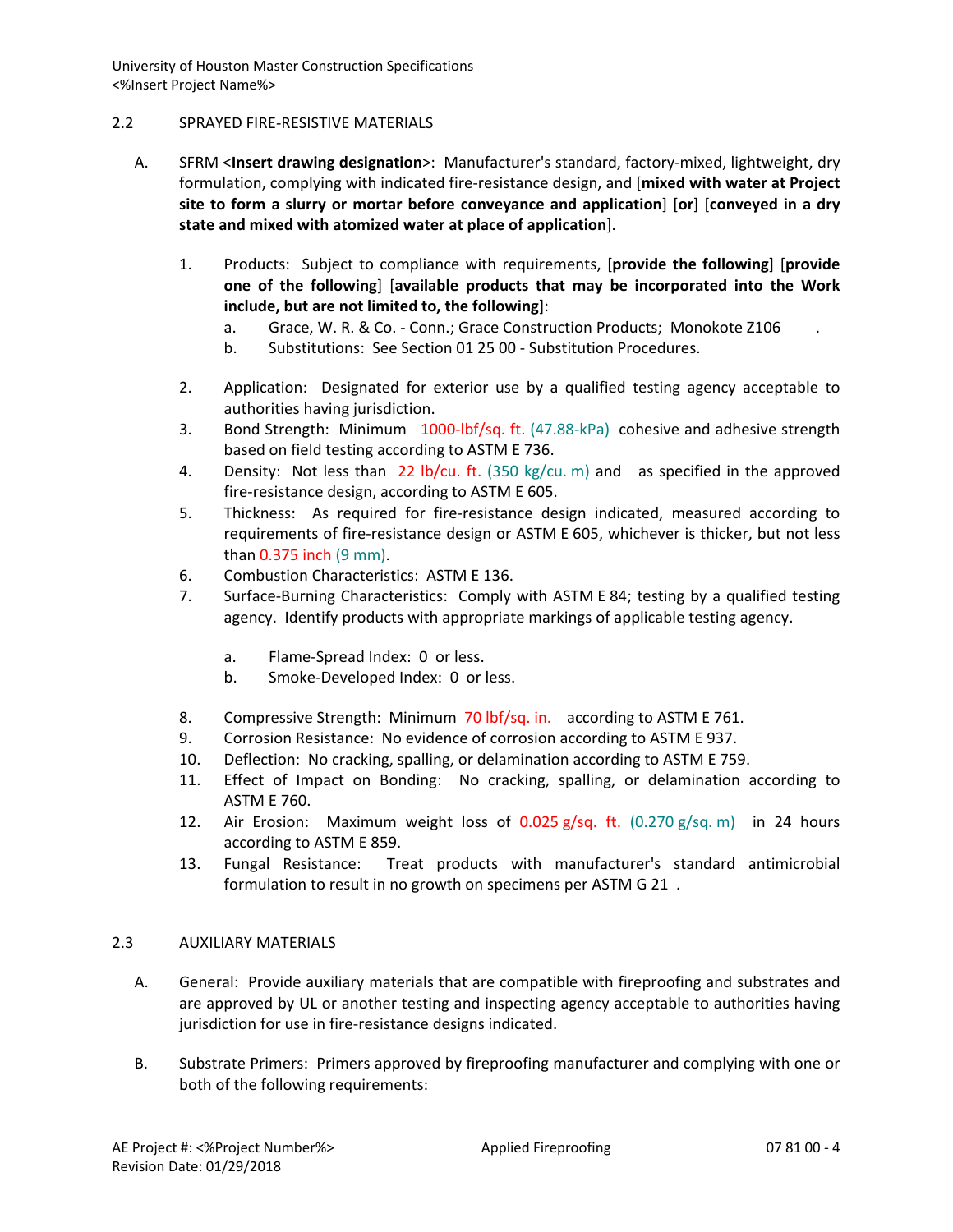- 1. Primer and substrate are identical to those tested in required fire-resistance design by UL or another testing and inspecting agency acceptable to authorities having jurisdiction.
- 2. Primer's bond strength in required fire-resistance design complies with specified bond strength for fireproofing and with requirements in UL's "Fire Resistance Directory" or in the listings of another qualified testing agency acceptable to authorities having jurisdiction, based on a series of bond tests according to ASTM E 736.
- C. Bonding Agent: Product approved by fireproofing manufacturer and complying with requirements in UL's "Fire Resistance Directory" or in the listings of another qualified testing agency acceptable to authorities having jurisdiction.
- D. Metal Lath: Expanded metal lath fabricated from material of weight, configuration, and finish required, according to fire-resistance designs indicated and fireproofing manufacturer's written recommendations. Include clips, lathing accessories, corner beads, and other anchorage devices required to attach lath to substrates and to receive fireproofing.
- E. Reinforcing Fabric: Glass- or carbon-fiber fabric of type, weight, and form required to comply with fire-resistance designs indicated; approved and provided by fireproofing manufacturer.
- F. Reinforcing Mesh: Metallic mesh reinforcement of type, weight, and form required to comply with fire-resistance design indicated; approved and provided by fireproofing manufacturer. Include pins and attachment.
- G. Sealer: Transparent-drying, water-dispersible, tinted protective coating recommended in writing by fireproofing manufacturer for each fire-resistance design.
	- 1. Product: As recommended by fireproofing manufacturer.
- H. Topcoat: Suitable for application over applied fireproofing; of type recommended in writing by fireproofing manufacturer for each fire-resistance design. As recommended by fireproofing manufacturer.

## PART 3 - EXECUTION

## 3.1 EXAMINATION

- A. Examine substrates, areas, and conditions, with Installer present, for compliance with requirements for substrates and other conditions affecting performance of the Work and according to each fire-resistance design. Verify compliance with the following:
	- 1. Substrates are free of dirt, oil, grease, release agents, rolling compounds, mill scale, loose scale, incompatible primers, paints, and encapsulants, or other foreign substances capable of impairing bond of fireproofing with substrates under conditions of normal use or fire exposure.
	- 2. Objects penetrating fireproofing, including clips, hangers, support sleeves, and similar items, are securely attached to substrates.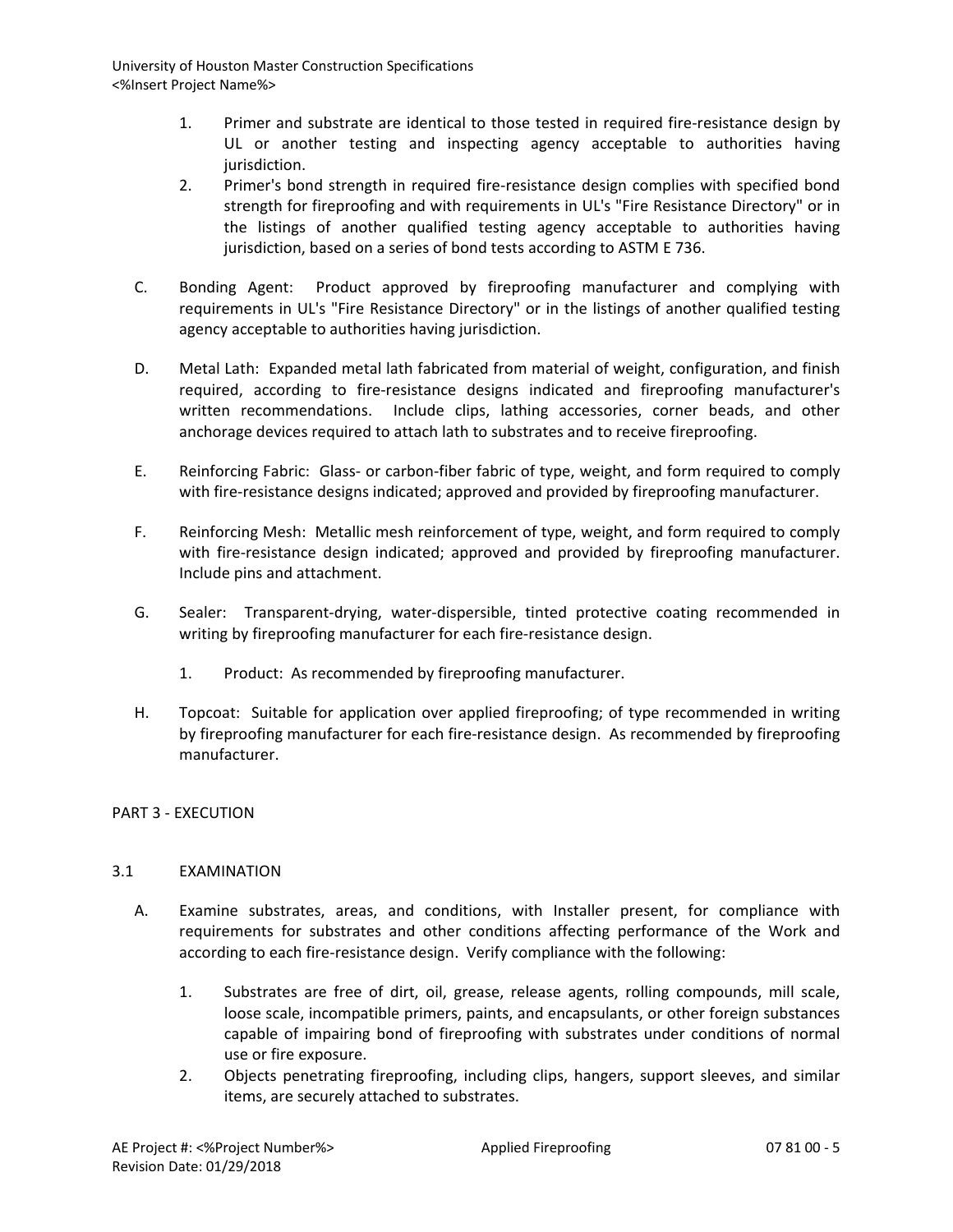- 3. Substrates receiving fireproofing are not obstructed by ducts, piping, equipment, or other suspended construction that will interfere with fireproofing application.
- B. Verify that concrete work on steel deck has been completed before beginning fireproofing work.
- C. Verify that roof construction, installation of roof-top HVAC equipment, and other related work is complete before beginning fireproofing work.
- D. Conduct tests according to fireproofing manufacturer's written recommendations to verify that substrates are free of substances capable of interfering with bond.
- E. Prepare written report, endorsed by Installer, listing conditions detrimental to performance of the Work.
- F. Proceed with installation only after unsatisfactory conditions have been corrected.

## 3.2 PREPARATION

- A. Cover other work subject to damage from fallout or overspray of fireproofing materials during application.
- B. Clean substrates of substances that could impair bond of fireproofing.
- C. Prime substrates where included in fire-resistance design and where recommended in writing by fireproofing manufacturer unless compatible shop primer has been applied and is in satisfactory condition to receive fireproofing.
- D. For applications visible on completion of Project, repair substrates to remove surface imperfections that could affect uniformity of texture and thickness in finished surface of fireproofing. Remove minor projections and fill voids that would telegraph through fireresistive products after application.

## 3.3 APPLICATION

- A. Construct fireproofing assemblies that are identical to fire-resistance design indicated and products as specified, tested, and substantiated by test reports; for thickness, primers, sealers, topcoats, finishing, and other materials and procedures affecting fireproofing work.
- B. Comply with fireproofing manufacturer's written instructions for mixing materials, application procedures, and types of equipment used to mix, convey, and apply fireproofing; as applicable to particular conditions of installation and as required to achieve fire-resistance ratings indicated.
- C. Coordinate application of fireproofing with other construction to minimize need to cut or remove fireproofing.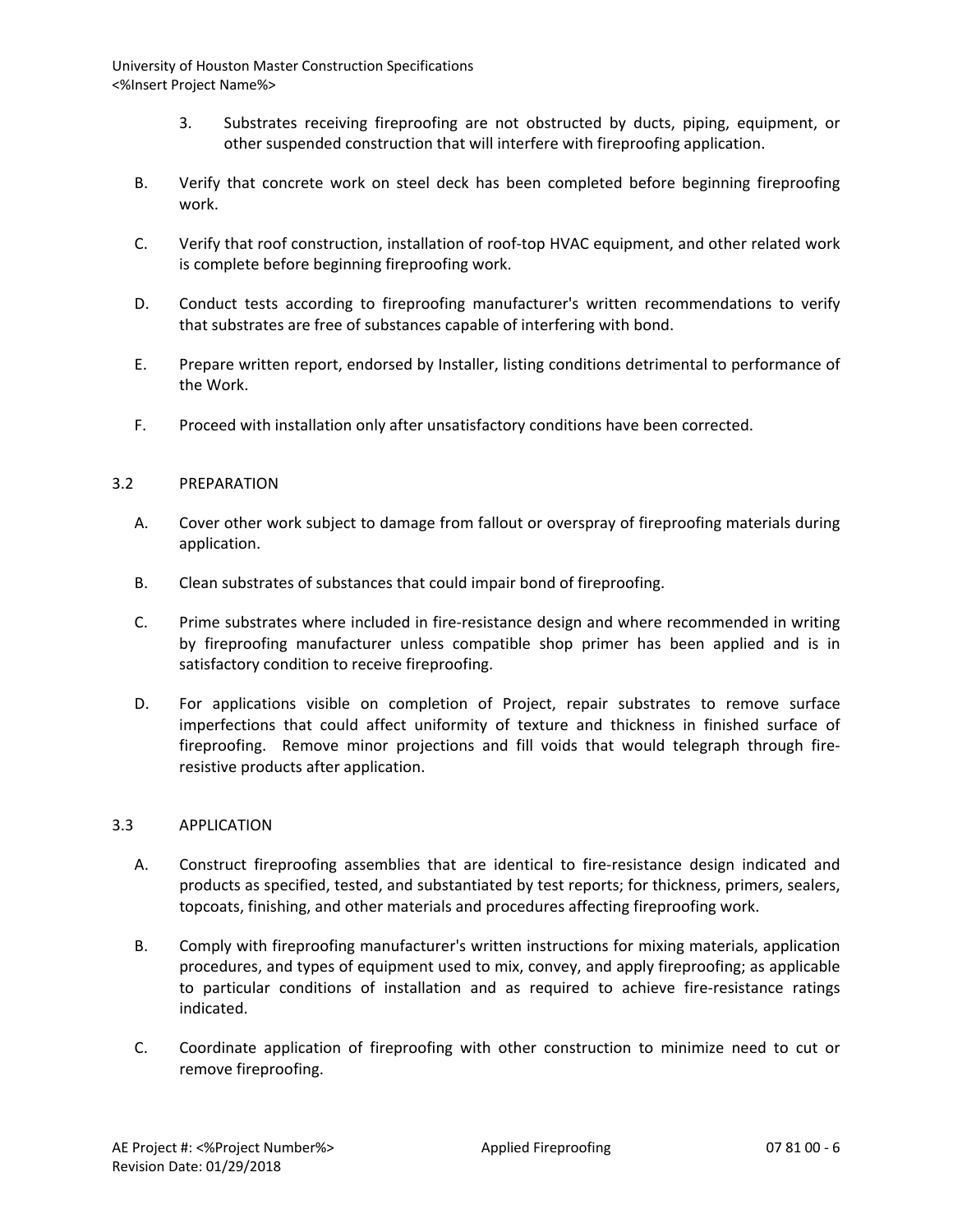- 1. Do not begin applying fireproofing until clips, hangers, supports, sleeves, and other items penetrating fireproofing are in place.
- 2. Defer installing ducts, piping, and other items that would interfere with applying fireproofing until application of fireproofing is completed.
- D. Metal Decks:
	- 1. Do not apply fireproofing to underside of metal deck substrates until concrete topping, if any, has been completed.
	- 2. Do not apply fireproofing to underside of metal roof deck until roofing has been completed; prohibit roof traffic during application and drying of fireproofing.
- E. Install auxiliary materials as required, as detailed, and according to fire-resistance design and fireproofing manufacturer's written recommendations for conditions of exposure and intended use. For auxiliary materials, use attachment and anchorage devices of type recommended in writing by fireproofing manufacturer.
- F. Spray apply fireproofing to maximum extent possible. Following the spraying operation in each area, complete the coverage by trowel application or other placement method recommended in writing by fireproofing manufacturer.
- G. Extend fireproofing in full thickness over entire area of each substrate to be protected.
- H. Install body of fireproofing in a single course unless otherwise recommended in writing by fireproofing manufacturer.
- I. For applications over encapsulant materials, including lockdown (post-removal) encapsulants, apply fireproofing that differs in color from that of encapsulant over which it is applied.
- J. Where sealers are used, apply products that are tinted to differentiate them from fireproofing over which they are applied.
- K. Provide a uniform finish complying with description indicated for each type of fireproofing material and matching finish approved for required mockups.
- L. Cure fireproofing according to fireproofing manufacturer's written recommendations.
- M. Do not install enclosing or concealing construction until after fireproofing has been applied, inspected, and tested and corrections have been made to deficient applications.
- N. Finishes: Where indicated, apply fireproofing to produce the following finishes:
	- 1. Manufacturer's Standard Finishes: Finish according to manufacturer's written instructions for each finish selected.
	- 2. Spray-Textured Finish: Finish left as spray applied with no further treatment.
	- 3. Rolled, Spray-Textured Finish: Even finish produced by rolling spray-applied finish with a damp paint roller to remove drippings and excessive roughness.
	- 4. Skip-Troweled Finish: Even leveled surface produced by troweling spray-applied finish to smooth out the texture and neaten edges.